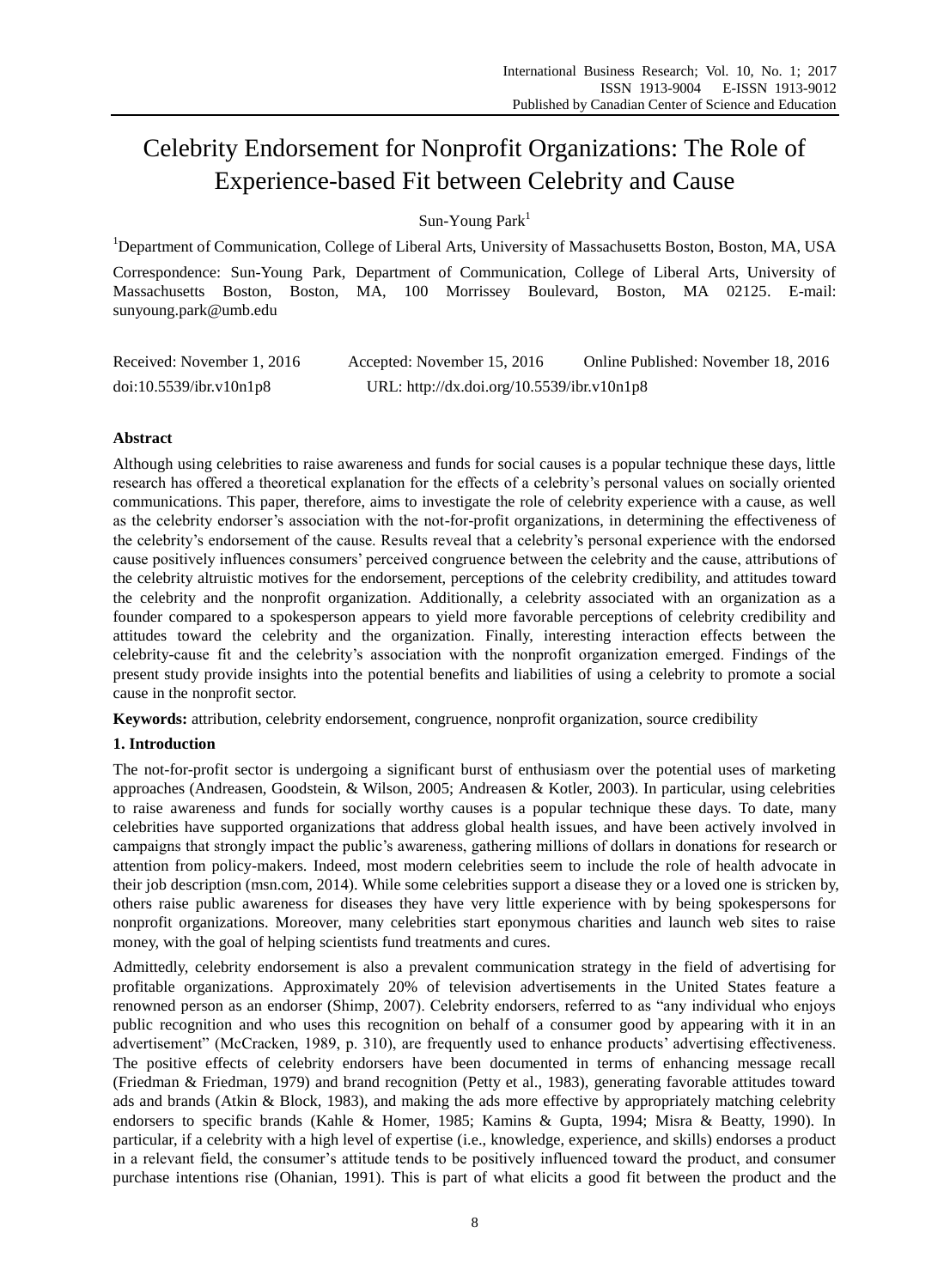celebrity (Till & Busler, 1998; Till & Busler, 2000).

While most research focuses on the effects of celebrity endorsers on demand for consumer products and services, little research has offered a theoretical explanation for the effects of a celebrity's personal values on socially oriented communications. Moreover, research on the impact of the relationships between a celebrity and the not-for-profit organization that the celebrity sponsors is scarce. This paper, therefore, aims to investigate the effects of a celebrity endorser"s experience with a cause, as well as the celebrity endorser"s association with the not-for-profit organizations, on individuals" attitudinal responses to the cause/organization. The study"s findings highlight the source effects of consequential responses, such as the perceptions of and attitudes towards the cause-celebrity paring, the celebrity, the advertisement, the not-for-profit organization, and the cause, based on how a celebrity is personally connected to a cause and/or organization.

## **2. Literature Review**

Given that marketing-related research for not-for-profits has been scarce, understanding the theoretical background of for-profit companies" marketing strategies may help us to conceptualize the background for non-profit marketing. In that spirit, we may assume that one of the most popular marketing techniques – celebrity-associated promotion – can be introduced with great success to non-profit organizations. Indeed, several theories and models have been created to explain the relationships between celebrities and the brands they endorse, and the subsequent effects of celebrity endorsements on consumers' attitudinal responses.

## *2.1 Source Expertise versus Experience*

Researchers suggest that a source"s perceived expertise has a positive effect on consumers" attitude toward a product or service. Expertise describes an endorser"s knowledge, experience or skills as perceived by the target audience (Hovland et al., 1953; Ohanian, 1990). A source's expertise may be the most important dimension of its credibility (McGuire, 1968), and is found to be more persuasive than source trustworthiness (Speck, Schumann, & Thompson, 1988). Research on source expertise also indicates that the perceived expertise of a source exerts a positive influence on consumer attitudes. Indeed, consumers who view an advertisement featuring an endorser with a high level of expertise and/or experience are more likely to be favorably disposed toward the endorser as well as the ad (Homer & Kahle, 1986; Maddux & Rogers, 1980). Moreover, considering celebrity credibility constructs (i.e., trustworthiness, expertise, and attractiveness), a celebrity"s trustworthiness is not significantly related to a consumer"s purchase intentions, whereas a celebrity"s expertise has a more positive impact on a consumer"s intentions to purchase the brand (Ohanian, 1991). In accordance with this fact, an endorser"s perceived expertise is the major determinant when organizations attempt to match products with celebrities for advertisement (Till & Busler, 1998; Till & Busler, 2000).

While expertise has been investigated as a key dimension of source credibility in numerous studies, the field still lacks a uniform conceptualization of "expertise." Although the widely-held definition describes expertise as an endorser"s knowledge, experience, and skills, Jacoby et al. (1986) make a clear distinction between experience and expertise, asserting that expertise involves a qualitatively higher level of knowledge and/or skill than experience. Along the same line, Braunsberger and Munch (1998) suggest that more specific definitions of experience and expertise are necessary; "experience is defined as displaying a relatively high degree of familiarity with a certain subject area, which is obtained through some type of exposure, whereas expertise is defined as having a high degree of skill in/knowledge of a certain subject area, which is obtained through some type of formal training" (p. 25). Consumers' evaluation of a source's experience requires them to collect more information about a source's (e.g., a doctor's) qualifications than an assessment of the source's expertise, because experience is an ambiguous and subjective concept in hospital marketing.

Preliminary empirical evidence also suggests that celebrities are more effective endorsers when they are personally connected to a cause, meaning that they should be selected based on their relevancy to the causes, rather than their attractiveness, familiarity or likability (Wheeler, 2002; 2009). This rationale was then applied to the role of a spokesperson"s personal experience with a cause in enhancing the perceived credibility of a Public Service Announcement (PSA) that solicited contributions for victims of Hurricane Katrina (Toncar, Reid, & Anderson, 2007). In a similar vein, several researchers have addressed the effects of the disclosure of the celebrity "Magic" Johnson"s HIV infection on the health risk perceptions of the public (e.g., Brown & Basil, 1995; Brown, Basil, & Bocarnea, 2003).

#### *2.2 Commitment*

Commitment refers to an implicit or explicit pledge of relational continuity between exchange partners as the most advanced phase of partner-interdependence (Dwyer et al., 1987), or is defined as "an enduring desire to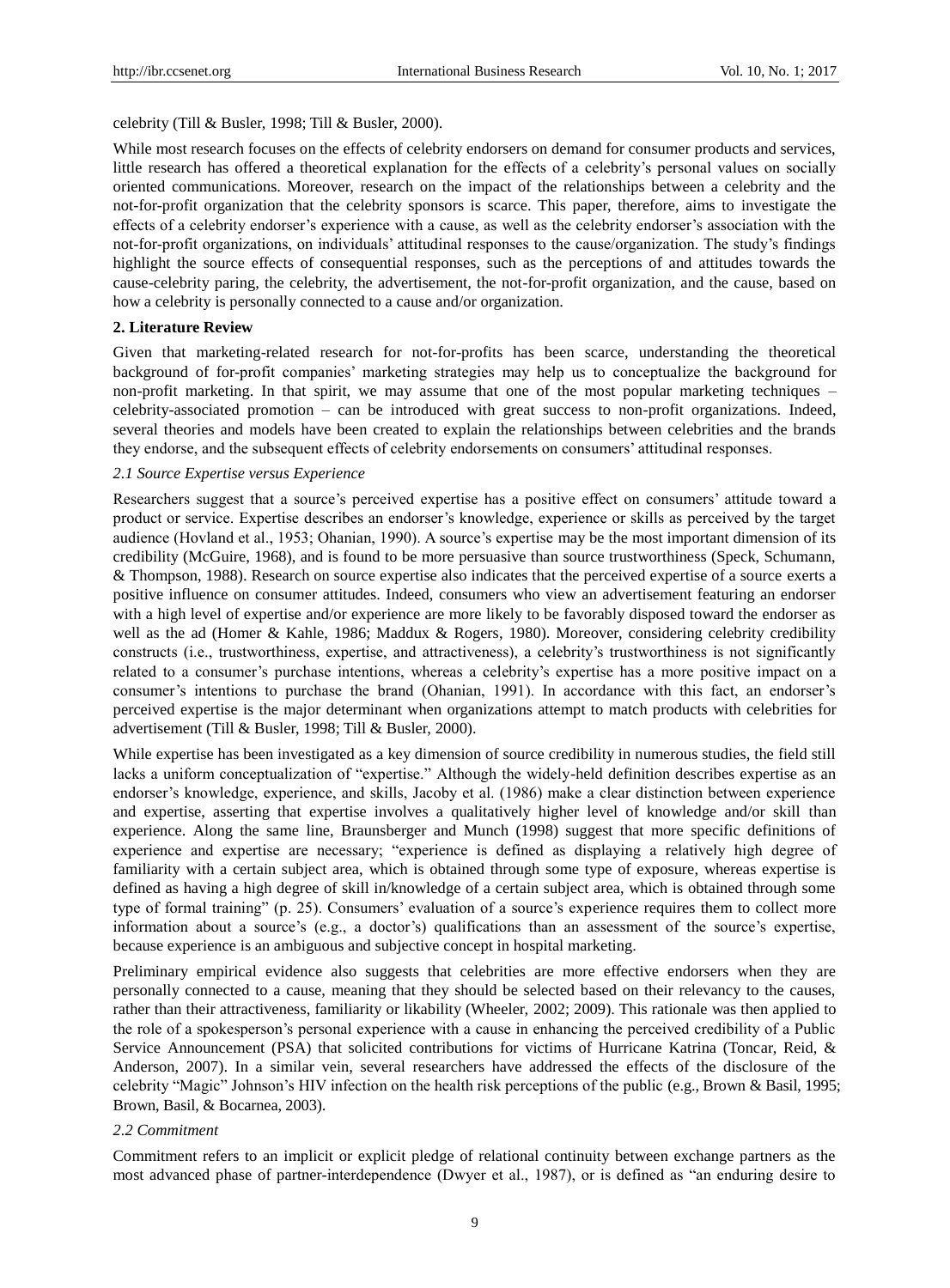maintain a valued relationship" (Moorman, Zaltman, & Deshpande, 1992, p.316). A partner"s commitment is established on the basis of three important assumptions: relatively high levels of the partner"s inputs to the association, durability of the association over time, and consistency with which the inputs are made to the association (Dwyer et al., 1987; Scanzoni, 1979; Wetzels, Ruyter, & Birgelen, 1998). Relatively high degrees of input, durability, and consistency are an integral part of the association between parties, depending on the willingness of the participants to preserve the relationship; indeed, many parties purposefully engage resources to maintain such a relationship in a semi-permanent state of commitment phase (Dwyer et al., 1987). The sponsor's level of commitment, which is greatly desired, can be also reinforced by increasing the costs of transaction or lessening the obstacles associated with interacting with an alternative exchange partner (Dwyer et al., 1987).

In the cause-related marketing the commitment of a company to a cause is a determinant of judging whether the company is viewed as exploiting the cause (L"Etang, 1994). In particular, the durability of the association between company and cause over time is a major factor of leading to successful campaigns. Varadarajan and Menon (1988) proposed that a long-term commitment might indicate a "real" commitment to the effort and suggest values-driven motives, due to the fact that consumers have more time to learn about a company-cause relationship. On the other hand, consumers view a short-term commitment as driven by strategic performance demands, reactive, or self-serving motives. Similarly, Webb and Mohr (1998) indicated that the length of time committed to a cause was used as a cue for evaluating a company's motives: while shorter term commitments were regarded as just another way to boost sales, longer term commitments were regarded as well intentioned.

#### *2.3 The Principle of Congruity*

Academic discourse exists concerning the congruence between the type of spokesperson and the type of product (e.g., Lynch & Schuler, 1994). Osgood and Tannenbaum (1955) propose the principle of congruity in their study of attitude-change. In fact, the congruence effect stems from the congruity theory, which deals specifically with the attitudes persons hold toward sources of information and the objects of sources" assertions. This model assumes that judgmental frames of reference have a tendency to make maximal simplicity. Additionally, it is assumed that identity is less complex than discrimination of fine differences. In this congruity paradigm, the degree to which a person likes a source and an object will determine whether a state of congruity exists or not.

The theoretical perspective of the congruity principle is consistent with the hypotheses of many researchers who propose that celebrity and brand congruence is absolutely essential. The effectiveness of celebrity endorsement has been explained in terms of how well the image and/or personality of the celebrity fit perceptions of the product (Erdogan, Baker, & Tagg, 2001; Friedman & Friedman, 1979; Kahle & Homer, 1985). More specifically, celebrity-brand congruence enhances advertising effectiveness, increasing consumer recall of the product or service as well as the transfer of affect from spokesperson to brand and transfer of affect toward the brand in itself (Misra & Beatty, 1990). Furthermore, congruence generates consumer perceptions that the celebrity may be believed, and creates a more favorable attitude toward the product (Kamins & Gupta, 1994). Similarly, the product match-up hypothesis maintains that a good fit between messages conveyed by the celebrity image and the product leads to effective advertisement (Kamins, 1990); under the condition that celebrities are well-paired with the brands, consumers' brand attitudes are not only positively influenced, but become resistant to extinction, as well (Till, Stanley, & Priluck, 2008).

#### *2.4 Attribution Theory*

Attribution theory, which posits that individuals make causal inferences that allow them to understand and predict events they observe and experience, describes the personal factors internal to the actor (called intrinsic motives) and the situational factors that are external to the actor (called extrinsic motives) (Heider, 1958). Under the theoretical perspective, consumers attribute motives to celebrities when celebrities endorse products, and seek to determine the causal reasons for celebrities to endorse certain products. The attribution theory provides a comprehensive theoretical framework of how individuals make causal inferences to understand and predict events that they face by suggesting two principles: augmentation principles and discounting principles (Kelly, 1973). According to Kelly (1973), the augmentation principle explains situations where extrinsic factors function as inhibitory factors (e.g. monetary loss), whereas intrinsic factors assume the role of facilitative factors. In this case, individuals are most likely to augment the role of internal motivation of events. Despite the possibility of some monetary loss, if a celebrity makes a socially responsible choice such as being a founder or spokesperson of a not-for-profit organization, publics would evaluate the celebrity"s ethical standard as the primary reason for the socially-responsible behavior. On the other hand, consumers thereby discount the sponsor"s intrinsic motive when they infer that celebrities make endorsements merely for the sake of financial compensation (which is an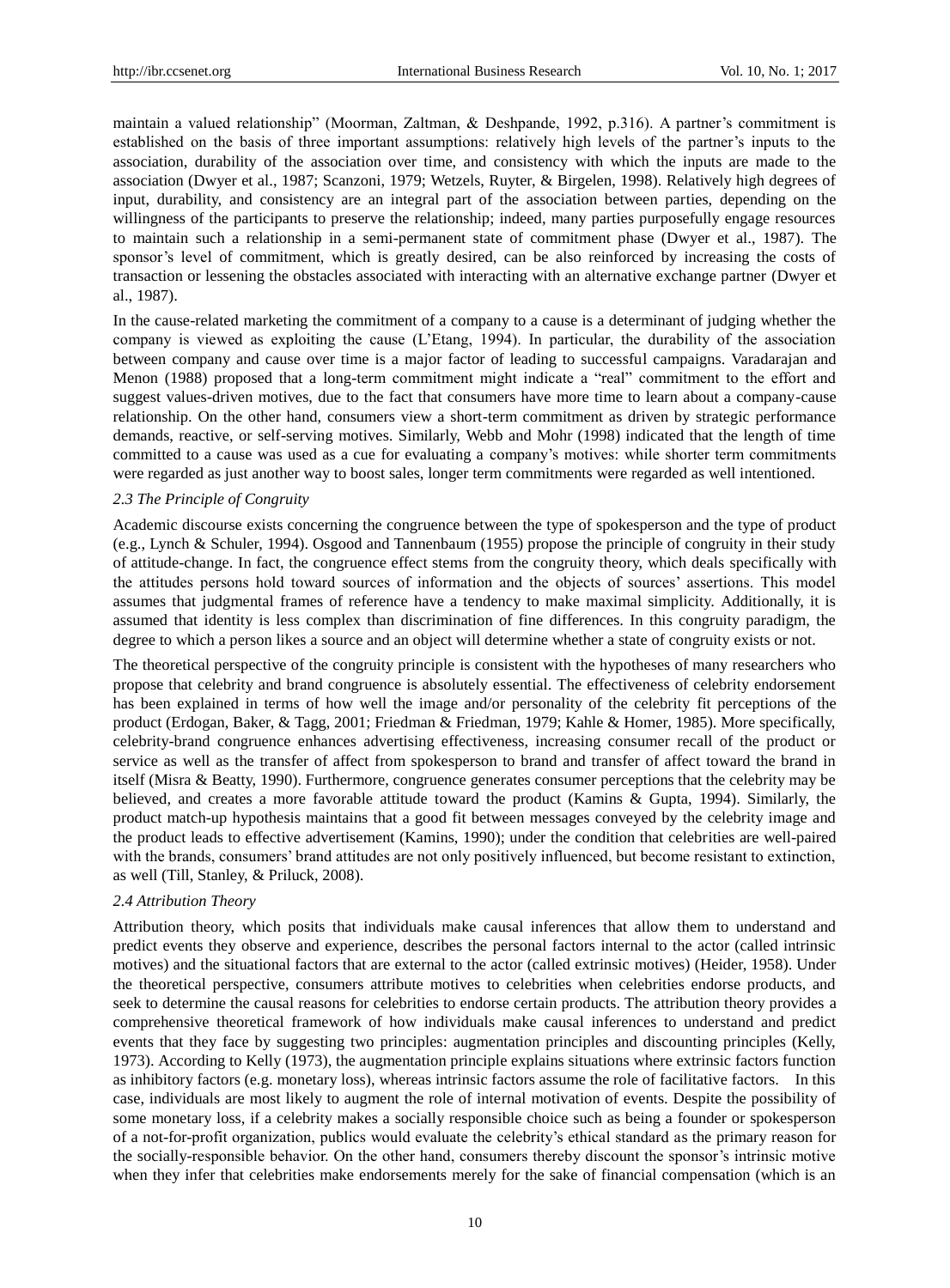extrinsic motive) rather than for their belief in the product's quality (which is an intrinsic motive) (Mowen  $\&$ Brown, 1981). Notably, unless it is clearly stated that the celebrity endorser did not receive financial compensation for an endorsement, consumers are more likely to infer that the endorsement occurred because the celebrity believed in the positive characteristics of the product or because of external factors, such as monetary incentives (Moore, Mown, & Reardon, 1994; Rifon, Choi, Trimble, & Li, 2004; Sparkman, 1982).

## **3. Hypotheses**

## *3.1 The Role of Celebrity Experience*

Research in the area of hospital marketing suggests that it is easier to evaluate a source's expertise rather than his/her experience because information about the source's professional qualifications is usually straightforward (Braunsberger & Munch, 1998). On the other hand, a source (e.g., a celebrity) which does not necessarily have professional skills and knowledge, but does have personal experience with certain issues, is able to influence consumers to a greater extent. Indeed, a celebrity"s expertise on certain social or health causes seems difficult to assess unless the celebrity is a known specialist in a related area. It is very unlikely that a celebrity possesses professional knowledge or skills on certain diseases, obtained through some type of formal training; instead, a celebrity"s association with a certain cause may be determined greatly and easily by the public mind through the celebrity"s actual experience.

The role of a celebrity"s experience in determining the effectiveness of cause promotion can be examined in a variety of ways. First, celebrity expertise is found to be a determinant of appropriately matching brands with celebrities (Ohanian, 1991; Till & Busler, 1998; Till & Busler, 2000); applying this fact to the condition of celebrity endorsement for health causes, it can be assumed that the celebrity"s personal experience with a certain cause may serve as a major match-up factor for logically associating the celebrity with a cause. Indeed, a celebrity"s personal experience pertaining to the health cause would represent a high level of celebrity involvement with the cause, which would inevitably lead to a consistent, compatible, and congruent association between the celebrity and cause. The degree of the perceived fit between the celebrity and cause would increase as the public gives notice of the experience-based association between celebrity and cause. In that sense, a celebrity"s personal experience would elicit higher individual perceptions of the congruence between celebrity and cause by serving as a logical cue to explain why the celebrity promotes the cause.

A celebrity"s personal experience with a cause may also influence individual consumers" inference of the celebrity"s motives behind his/her promotion of the cause. Following the attribution theory, when people are not aware of a celebrity's motives for endorsement and there exist no salient cues that the celebrity does not endorse the cause for the sake of his/her reputation or for monetary incentives, they are more likely to discount the possible intrinsic motives of the celebrity (which would include the celebrity"s beliefs in the importance of the cause) and make extrinsic attributions instead (Moore, Mowen, & Reardon, 1994; Mowen & Brown, 1981; Sparkman, 1982). For these reasons, a celebrity"s endorsement of a cause should be more effective when people believe that the celebrity engages in such an act due to his or her intrinsic, altruistic motives. Following this logic, a celebrity"s personal experience with a promoted cause may be perceived as a factor that is internal to the actor and thereby triggers intrinsic motives. Such an experience may simultaneously serve as a salient cue for consumers to make a logical association between the celebrity and the cause while preventing people from scrutinizing the motives behind the celebrity's act of promoting the cause. Hence, a celebrity's personal experience directly pertaining to a cause would enhance consumers" attributions of intrinsic, socially responsible motives to the sponsor.

Notably, perceptions of congruence based on celebrities' personal experiences may affect individuals' attributions of altruistic motives. Osgood and Tannenbaum"s (1955) congruity theory suggests that congruent conditions between a source (celebrity) and an object (cause) yield maximum simplicity, which in turn reduces individuals" unnecessary evaluation of the source and the object. When a good fit between two entities exists, the degree of consumers" skepticism about the celebrity"s motives should be minimal because less cognitive evaluation of the celebrity's motives is necessary. On the other hand, a celebrity-cause mismatch may generate greater elaboration and encourage attributions of self-serving or insincere celebrity endorser motives.

The relationship among variables can be further understood by analyzing the sequential effects of the variables. Previous research of celebrity endorsement suggests that a celebrity whose image is congruent with the endorsed product elicits greater advertiser and celebrity believability, and thereby generates a favorable attitude toward the brand (Kamins & Gupta, 1994; Misra & Beaty, 1990). Similarly, sponsor-cause congruence enhances consumers" attributions of altruistic sponsor motives and sponsor credibility (Rifon, Choi, Trimble, & Li, 2004). Along these lines, when individuals attribute extrinsic motives (i.e., money- or reputation-gains) to a celebrity endorsing a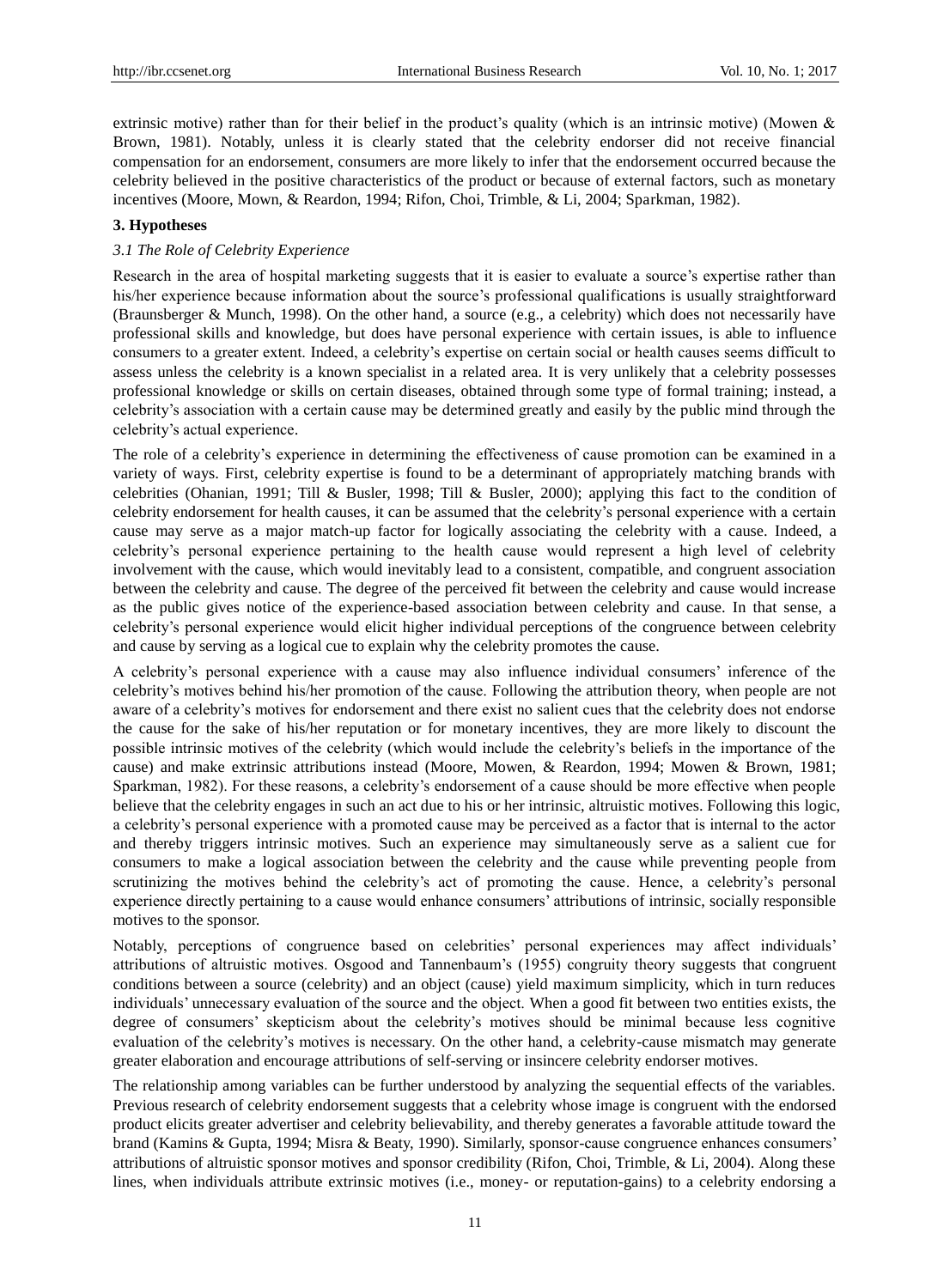cause, the celebrity is less frequently perceived as credible by consumers (Moore, Mowen, & Reardon, 1994; Sparkman, 1982). Consequently, individuals" attitudes toward the celebrity endorser and the endorsed cause might be determined by consumers" credibility perceptions of the celebrity through judgments about the celebrity"s motive. Such judgments would enhance attitudes toward the celebrity endorser. Using this logic, it is probable that a celebrity"s personal experience with a certain disease would positively influence consumer attitudes toward the celebrity who endorses a relevant health cause. Consequently, attitudes toward the advertisement and the non-profit organization would rise as well. Indeed, celebrity credibility has been found to have a positive impact on consumer attitudes toward an ad and toward a brand (Goldsmith, Lafferty, & Newell, 2000). Applying this finding to the present study, it can be expected that if a celebrity who has experienced a certain disease promotes a cause related to the disease, consumers would be more accepting of the endorsement message, and show more positive attitudes toward the involved parties. Therefore, the following hypotheses are posited:

H1: A celebrity with personal experience with the endorsed cause will cause: (a) higher celebrity-cause congruence; (b) higher attribution of altruistic motives; (c) lower attribution of self-serving motives; (d) higher perception of celebrity credibility (i.e. trustworthiness, expertise, attractiveness); (e) more positive attitude toward the celebrity; (f) more positive attitude toward the organization.

#### *3.2 The Role of a Celebrity's Association with an Organization*

Celebrity-nonprofit organization association types are expected to affect individual perceptions of celebrity-cause parings and credibility, attributions of celebrity motives, and subsequent attitudes. Depending on whether a celebrity is a founder or spokesperson of a nonprofit organization, individuals' overall responses to the degree of a celebrity's commitment to the associated organization may vary. A celebrity who is the founder rather than the spokesperson of an organization is more likely to show higher levels of inputs to the organization with significant economic and/or emotional resources exchanged, and a continuous investment in the relations between founder and organization as a long-term contract may be expected (Dwyer et al., 1987; Wetzels, Ruyter, & Birgelen, 1998). A celebrity-founder"s commitment to the organization also incorporates a relatively high degree of increased reliance by the founder on the outcomes of the exchange (Dwyer et al., 1987).

Practically speaking, the most important criteria for selecting a celebrity for a nonprofit organization are credibility and partnership (Durham, 1997), and the most desirable relationship between an organization and a celebrity is one in which the parties view each other as partners and sign a contract agreement detailing out each partner"s responsibilities (Wheeler, 2003). Of particular note is when a celebrity shows the best commitment to a social or health cause by creating a nonprofit organization that is devoted to the cause. It may be expected that a celebrity as founder is more likely to concur with the organization"s mission and understand its long-term plan as well as commit to investing the needed to achieve the organization's goals.

Hence, a celebrity-founder may be viewed as having a higher level of commitment than a spokesperson. This perception may lead to consumers" increased perception of celebrity-organization pairings and attribution of a celebrity"s motives to an intrinsic cause. A celebrity"s relationship with the organization s/he supports may also determine people"s judgment of the celebrity"s credibility, as well as their attitudes toward the celebrity, the endorsement message, and the organization. Following this logic, the following hypotheses are formulated accordingly:

H2: A celebrity as founder creates: (a) higher celebrity-cause congruence; (b) higher attribution of altruistic motives; (c) lower attribution of self-serving motives; (d) higher perception of celebrity credibility (i.e., trustworthiness, expertise, attractiveness); (e) more positive attitudes toward the celebrity; and (f) greater positive attitudes toward the organization.

#### *3.3 Interaction Effects*

Consumers" overall responses to a celebrity endorser and the endorsed cause may be more favorable for the celebrity if they are a founder rather than a spokesperson, yet these outcomes may vary depending on the celebrity"s type of experience with the cause. In general, when services offered by not-for-profit organizations are difficult to evaluate due to their intangible and complex nature (Shabbir, Palihawadana, & Thwaites, 2007), a high level of celebrity experience with the endorsed cause may enhance the tangibility of non-profit services and causes, while simultaneously enhancing the consumers" positive assessments of the celebrity endorsement. A celebrity"s personal experience with a cause may be explained as the qualification expected to be a charity founder. The phenomenon of the effect of celebrity"s personal experience on a cause can be also explained by the concept of trust, which refers to a belief or expectation about the trustworthiness of a partner, and which results from the expertise, reliability, and intention of the source. Trust may be regarded as a key cognitive indicator of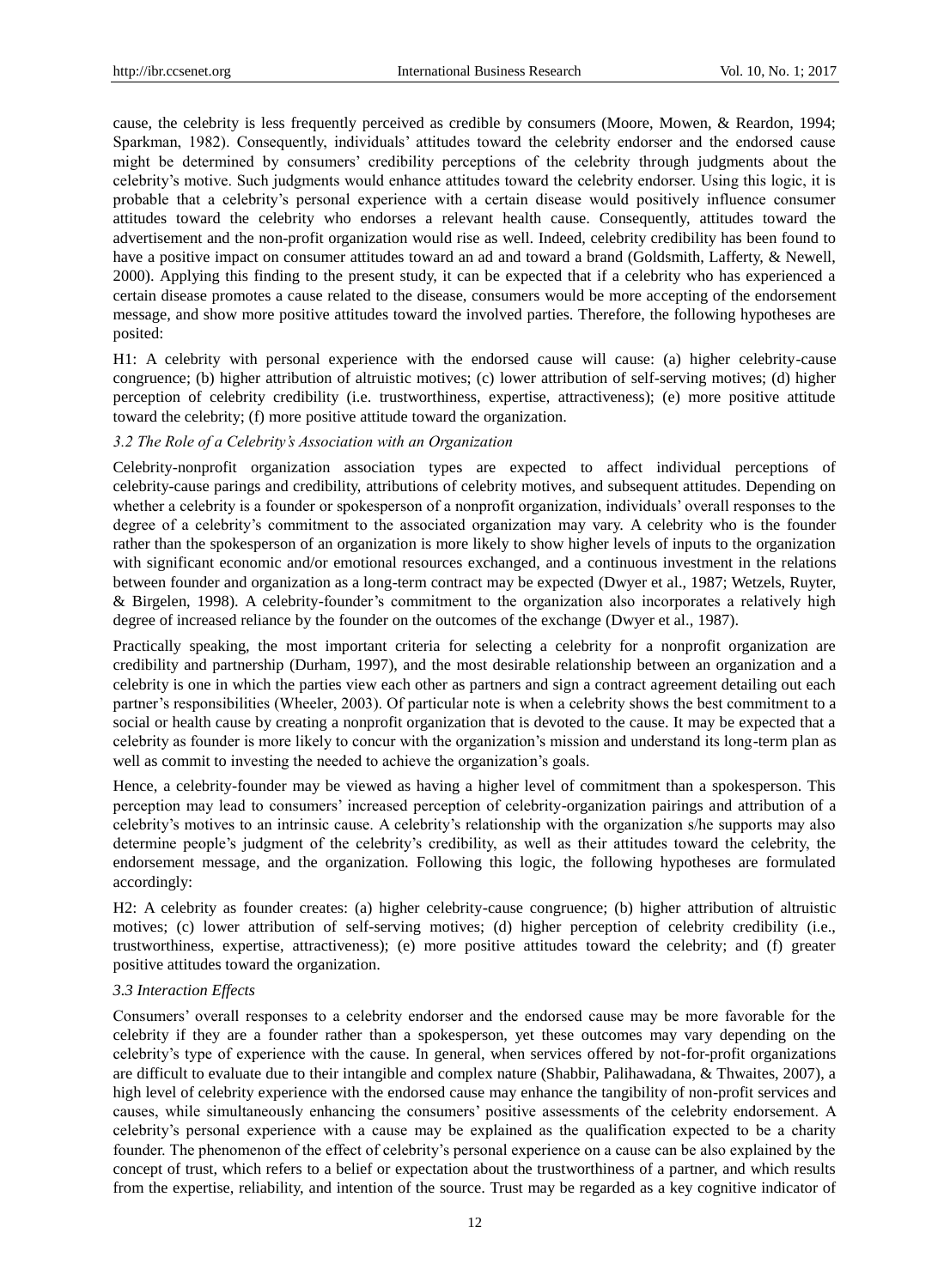individuals" assessments of the quality of the relationship that exists between a celebrity and a charity he/she supports (Sargeant & Lee, 2004), and the existence of trust may reduce consumers' overall uncertainty, vulnerability, and fear of risk concerning the services that the charity provides (Shabbir, Palihawadana, & Thwaites, 2007).

Following this logic, when people may think a celebrity endorser, labeled founder rather than spokesperson, is familiar with an endorsed cause, people are more likely to expect and trust that the celebrity endorser has had a personal experience with the cause. Nevertheless, if the celebrity endorser has no experience with the cause, people are more likely to distrust an endorser who is the founder. Consequently, a non-experienced celebrity serving as founder would be viewed as less paired with the cause and therefore considered less altruistic, than may a celebrity serving as merely a spokesperson. Similarly, the perceived credibility of a celebrity with no experience with that cause may be lower for the founder than it would be for a celebrity who is merely a spokesperson. In addition to the logic of sequential effects on consumers" attitudinal responses, interaction effects between types of celebrity experience and association with the organization would be expected. It can therefore be formally proposed that:

H3: There will be an interaction effect between types of experience and association; specifically, there will be: (a) lower celebrity-cause congruence; (b) lower attribution of altruistic motives; (c) higher attribution of self-serving motives; (d) lower perception of celebrity credibility (i.e., trustworthiness, expertise, attractiveness); (e) increased negative attitudes toward the celebrity; and (f) increased negative attitudes toward the organization, for a celebrity with no experience as opposed to a celebrity with personal experience, and that this effect will be more pronounced for a celebrity as founder than for a celebrity as spokesperson.

## **4. Method**

#### *4.1 Design and Stimulus Development*

A 3 X 2 between-subjects experimental study was conducted to investigate the proposed hypotheses. The first independent variable, "type of celebrity endorser's experience," related to the associated cause varied at three levels: (1) self, (2) family, and (3) none, while the second independent variable, "type of association between the celebrity endorser and the nonprofit organization," had two levels, with the celebrity being either a founder or a spokesperson. Six scenarios and advertisements representing the experimental conditions were developed as stimuli.

The celebrities and the stories in the scenarios and the accompanying ads were all fictitious and created solely for study purposes. In the scenarios, colorectal cancer, associated with a high-fat, low-fiber diet and red meat, was chosen as the cause for the study, due to the fact that the disease is presently the third most common form of cancer and the second leading cause of cancer-related death in the U.S. Although most cases occur after age 50, there are growing concerns concerning hereditary syndromes in which the cancer can develop in young people, and that their dietary choices may increase their risk of cancer at any age. In addition, colorectal cancer is not gender specific, so both male and female subjects would find it to be relevant.

A fictitious female celebrity, *Catherine Meyer*, was presented as either the founder or spokesperson of *Colorectal Cancer Society (CCS)*, a fictitious nonprofit organization for colorectal cancer. The six versions of experimental stimuli were prepared in the forms of a scenario which provided background information and a corresponding print advertisement that featured a picture of the celebrity and a headline which read: *"Are you the picture of health?*" Information on the cancer was placed at the bottom of the advertisement. The executional formats and layouts were identical across the six experimental conditions. The only differences were the manipulations of the two independent variables, the celebrity"s mention of personal reasons for endorsing the cause and the celebrity"s role in relation to the organization (see Appendix A).

## *4.2 Participants and the Data Collection Procedure*

A total of 164 undergraduate students (41 males and 123 females), who were recruited from advertising classes from a large Southwestern university. Participated in this study in exchange for a course of extra credit. Participants were told that the purpose of the study was to understand individual reactions to a celebrity endorsing a socially worthy cause. Participants were randomly assigned to one of six experimental conditions. Upon consenting to take part in the Web-based study, participants were asked to read their given scenario, view the corresponding advertisement, and then fill out the questionnaire, which consisted of measures of celebrity-cause congruence, attributions of altruistic celebrity motives, perceived celebrity credibility, as well as attitudes toward the celebrity, the ad, and the non-profit organization, and resultant donation and cancer screening intents along with involvement with the cause.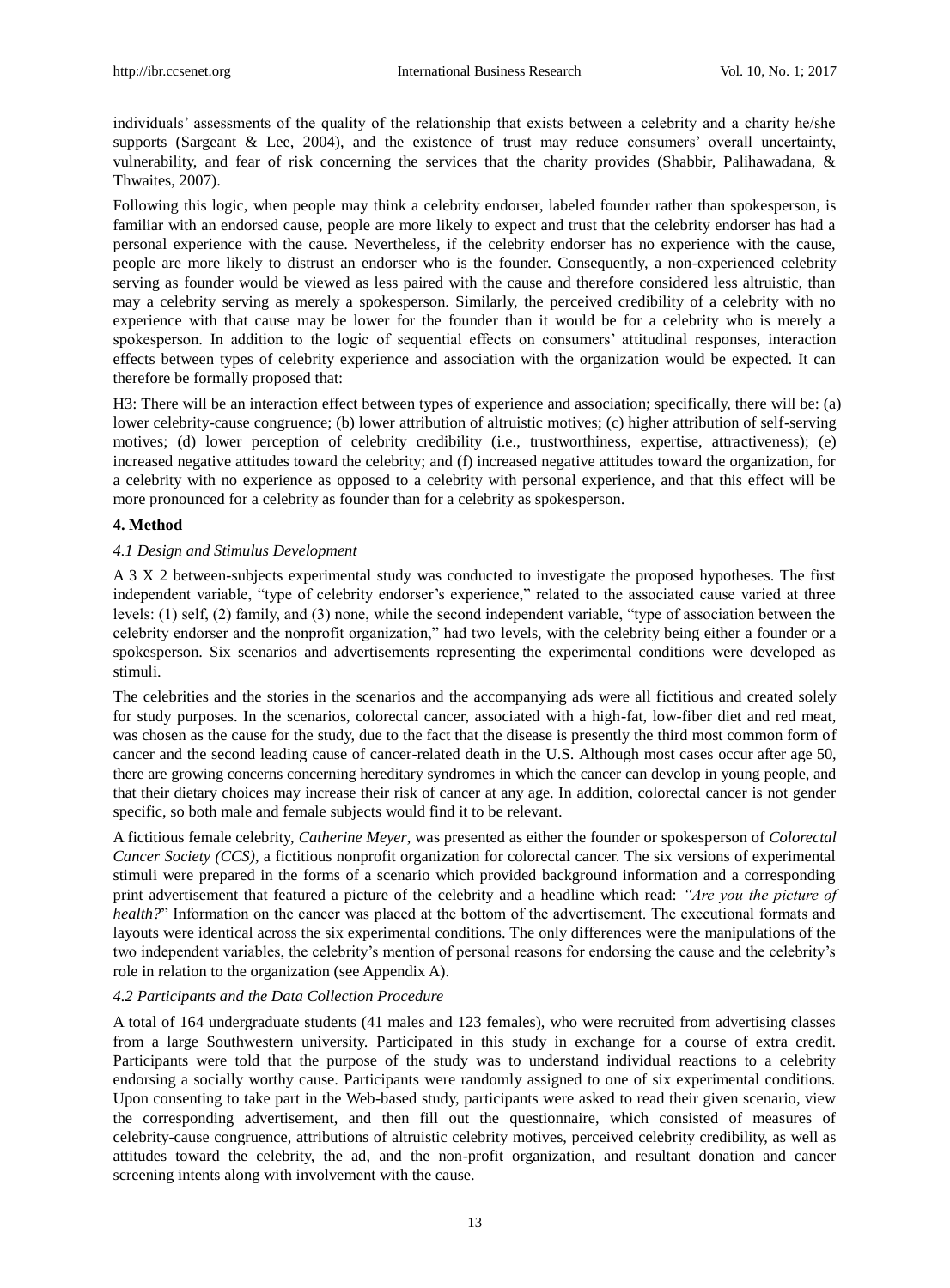## *4.3 Measures*

## 4.3.1 Celebrity-cause Congruence

The congruence between celebrity and cause was measured on a four-item, seven-point scale anchored by not consistent/consistent, not a good fit/a good fit, not congruent/congruent, and not compatible/compatible (Cronbach's  $\alpha$  = .92). One item (not consistent/consistent) was added into Rifon, Choi, Trimble, and Li's (2004) three-item, seven-point scale (not a good fit/a good fit, not congruent/congruent, and not compatible/compatible).

## 4.3.2 Celebrity Motive

In order to assess participants' attributions to the celebrity's altruistic and self-serving motives, an eight-item Likert scale, ranging from 1 (extremely unlikely) to 7 (extremely likely), was created for this study. First, the self-serving motives were measured via five items, including celebrity's concern for public attention and exposure, and her concern for public image, including image improvement, image enhancement, and the creation of positive images (Cronbach's  $\alpha$  = .89). Second, the participants' perception of the celebrity's altruistic motives was gauged via three statements, which included the celebrity"s concern about the cause, belief in the cause, and concern about public health in general (Cronbach's  $\alpha = .81$ ).

## 4.3.3 Celebrity Credibility

Ohanian"s (1990) 15-item semantic differential scale was used to measure the celebrity endorser"s perceived credibility on three dimensions: trustworthiness, expertise, and attractiveness. Each five-item, seven-point scale was anchored by undependable/dependable, dishonest/honest, unreliable/reliable, insincere/sincere, and untrustworthy/trustworthy in the dimension of trustworthiness (Cronbach's  $\alpha = .92$ ), by inexpert/expert, inexperienced/experienced, unknowledgeable/knowledgeable, unqualified/qualified, and unskilled/skilled in the expertise dimension (Cronbach's  $\alpha$  = .88), and by unattractive/attractive, not classy/classy, ugly/beautiful, plain/elegant, and not sexy/sexy in the attractiveness dimension (Cronbach's  $\alpha$  = .83).

## 4.3.4 Attitudes toward Celebrity and Organization

Based on MacKenzie and Lutz"s (1989) measurement for attitudes, subjects were asked to rate their overall impression of the celebrity (Cronbach's  $\alpha = .88$ ) and the non-profit organization (Cronbach's  $\alpha = .85$ ) on a three-item, seven-point bipolar adjective scale which was anchored by good/bad, favorable/unfavorable, and pleasant/unpleasant.

## 4.3.5 Involvement with Issue

In order to measure the effects of the confounding covariate, based on Flora and Maibach"s (1990) measurement for concerns about health issues, involvement (Cronbach's  $\alpha$  = .86) was measured with a four-item, Likert scale, ranging from 1 (extremely unlikely) to 7 (extremely likely). The specific statements were: "I think colorectal cancer is a great deal," "I consider myself at risk for developing colorectal cancer," "Colorectal cancer is a personally relevant topic for me," and "I actively seek the most recent information about colorectal cancer."

## **5. Results**

## *5.1 Manipulation Check*

To check if respondents processed the scenario and advertisement properly, they were asked to answer two questions about who was diagnosed with the disease and what the relationship was between the celebrity and the organization. With regard to the first question, 150 (91.5%) of respondents answered in line with the experimental condition to which they were assigned, while 14 (8.5%) provided incorrect answers. Regarding the celebrity endorser's association with the nonprofit organization,  $157 (95.7%)$  respondents answered correctly, while 6 (3.7%) answered incorrectly, and 1 (0.6%) did not answer. After eliminating those who provided an incorrect answer for either question, a total of 150 responses from participants (36 males and 114 females) who answered both questions correctly were kept in the sample for analysis, resulting in 25 participants for each cell.

## *5.2 Factor Analysis of Celebrity Motive*

A two-factor solution regarding the celebrity"s motives, accounting for 70.3% of the total variance, resulted from a principal components factor analysis with varimax rotation (see Table 1). A total of twelve items were initially tested, but four cross-loaded items were removed. As a result, five items relevant to the celebrity"s concern for her reputation-gain constituted Factor 1, labeled "self-serving motive"; three items relevant to the celebrity's genuine concern for the cause were loaded on Factor 2 and labeled "altruistic motive." Factor loadings and descriptive statistics of the individual items are presented in Table 1. An index variable was created for each factor by averaging up the corresponding items, resulting in a self-serving motive (Cronbach's  $\alpha$  = .89) and an altruistic motive (Cronbach's  $\alpha$  = .78).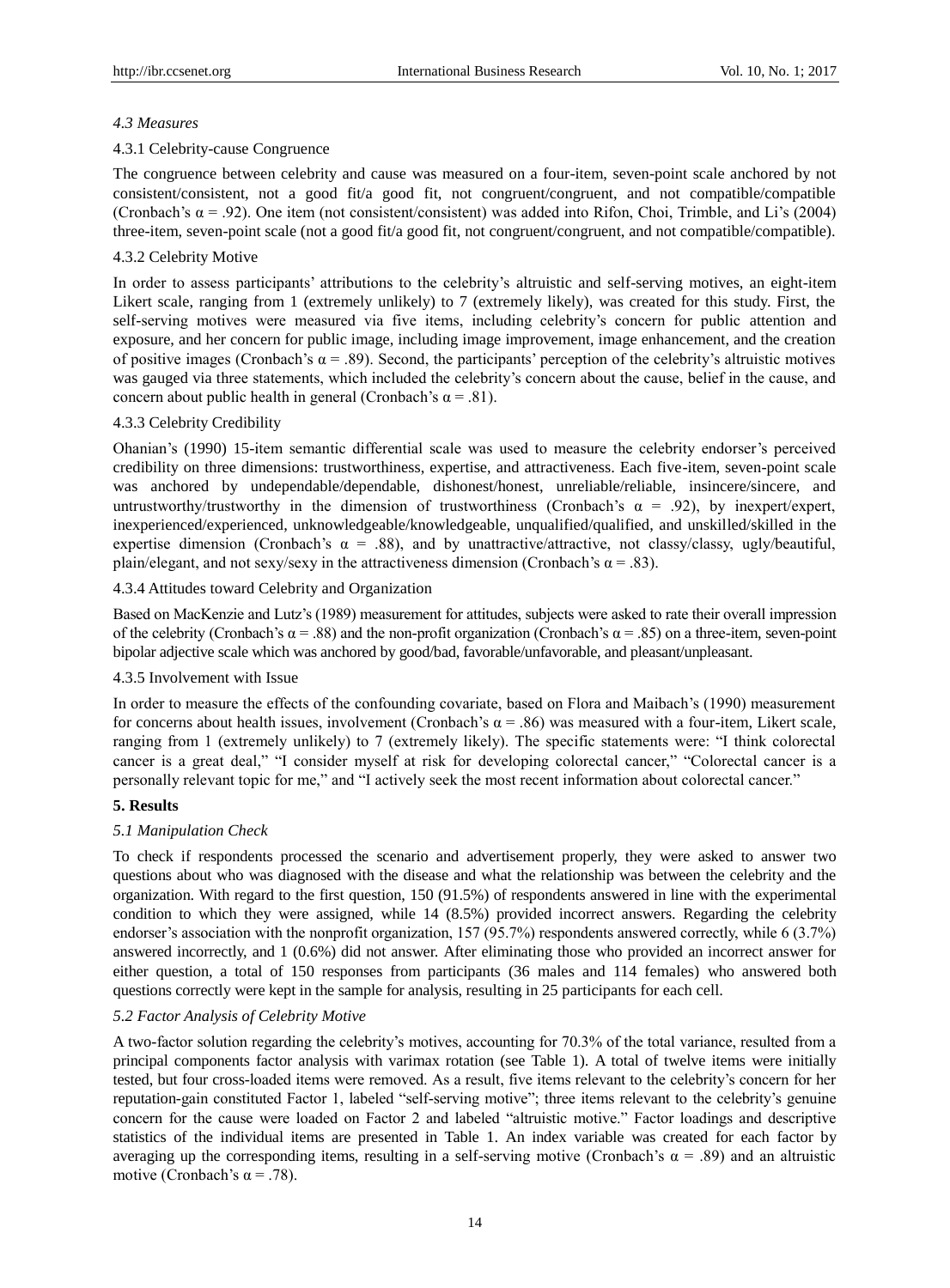|                              | Factor loading         |                      | Means | Std. Deviation |
|------------------------------|------------------------|----------------------|-------|----------------|
| Item                         | Factor 1: self-serving | Factor 2: altruistic |       |                |
| M1. Attention                | .836                   | $-.050$              | 3.39  | 1.57           |
| M2. Exposure                 | .811                   | $-156$               | 3.86  | 1.56           |
| M3. Improves image           | .823                   | $-.133$              | 3.93  | 1.59           |
| M4. Positive image           | .745                   | $-.430$              | 3.23  | 1.52           |
| M5. Enhances image           | .823                   | $-.192$              | 3.90  | 1.61           |
| M <sub>6</sub> . Cares cause | $-.148$                | .852                 | 5.74  | 1.04           |
| M7. Believes cause           | $-188$                 | .858                 | 5.71  | 1.23           |
| M8. Cares public health      | $-126$                 | .749                 | 4.94  | 1.24           |
| Eigenvalues                  | 3.338                  | 2.290                |       |                |

#### Table 1. Celebrity motive factor analysis results

*Note.* The above items were measured on a seven point Likert scale for likelihood with the following statements (1 = Extremely Unlikely, 7 = Extremely Likely)

Motive 1: Catherine Meyer bolsters the cause to receive attention.

Motive 2: Catherine Meyer appears in the ad to get exposure.

Motive 3: Catherine Meyer becomes associated with the cause to improve her image.

Motive 4: Catherine Meyer does the ad only because it creates a positive celebrity image.

Motive 5: Catherine Meyer appears in the ad to enhance her public image.

Motive 6: Catherine Meyer appears in the ad because she cares about colorectal cancer.

Motive 7: Catherine Meyer does the ad because she really believes in the importance of raising awareness of colorectal cancer.

Motive 8: Catherine Meyer does the ad because ultimately she cares about public health.

*5.3 Hypothesis Tests*

Multivariate analysis of covariance (MANCOVA) was used to test the hypotheses with the covariate of involvement with issue to determine the main effects of the celebrity"s experience and association with regard to the cause/organization and the interaction effects between them. With the involvement level as a covariate, MACOVA results showed that issue involvement offered no significant adjustment to the dependent variables,  $F(1, 143) = 1.13$ ,  $p > 1$ . With the use of Wilks' lambda criterion, the combined dependent variables were significantly affected by the level of experience (Wilks'  $\lambda = .592$ ,  $F(16, 272) = 5.09$ ,  $p < .001$ ), and the interaction between experience and association (Wilks'  $\lambda = .819$ ,  $F(16, 272) = 1.78$ ,  $p < .05$ ). Also, the effects of the type of association on the dependent variables were marginally significant (Wilks'  $\lambda = .904$ ,  $F(8, 136) = 1.79$ ,  $p < .1$ ).

Hypothesis 1 predicted that the main effects of the celebrity"s personal experience with the endorsed cause would produce: (a) perceived celebrity-cause congruence; (b) attribution of celebrity altruistic motives; (c) attribution of celebrity self-serving motives; (d) perception of celebrity credibility (i.e., trustworthiness, expertise, attractiveness); (e) attitude toward the celebrity; and (f) attitude toward the organization. Specifically, participants" responses were expected to be more positive in the scenario where the endorsement was made by a celebrity with personal experience than by a celebrity with no experience. As seen in Table 2, the main effects of experience type were significant for: celebrity-cause congruence,  $F(2, 143) = 15.33$ ,  $p < .001$ ; attribution of celebrity altruistic motives,  $F(2, 143) = 10.32$ ,  $p < .001$ ; attribution of celebrity self-serving motives,  $F(2, 143) =$ 10.67,  $p < .001$ ; the perceived celebrity trustworthiness,  $F(2, 143) = 5.38$ ,  $p < .01$ ; and the perceived celebrity expertise,  $F(2, 143) = 21.37$ ,  $p < .001$ . However, the main effect for the perceived celebrity attractiveness was not significant,  $F(2, 143) = .88$ ,  $p > .1$ . In addition, the main effects of experience type were significant for: celebrity attitude,  $F(2, 143) = 6.01$ ,  $p < .01$ ; and organization attitude,  $F(2, 143) = 3.25$ ,  $p < .05$ . Hence, the hypotheses: H1(a), (b), (c), (e) and (f) were supported, and H1(d) was partially supported.

|  |  |  |  | Table 2. A summary of statistical tests |  |
|--|--|--|--|-----------------------------------------|--|
|--|--|--|--|-----------------------------------------|--|

| Dependent variable                                         | Experience type | Association type | Experience  | X |
|------------------------------------------------------------|-----------------|------------------|-------------|---|
|                                                            | main effect     | main effect      | association |   |
| Celebrity-cause congruence                                 | $F = 15.33***$  | $F = 2.27$       | $F = 1.92$  |   |
| Altruistic attribution                                     | $F = 10.32***$  | $F = .17$        | $F = 4.57*$ |   |
| Self-serving attribution                                   | $F = 10.67***$  | $F = .66$        | $F = 0.17$  |   |
| Celebrity trustworthiness                                  | $F = 5.38***$   | $F = 4.07*$      | $F = 3.27*$ |   |
| Celebrity expertise                                        | $F = 21.37***$  | $F = 6.13*$      | $F = 4.74*$ |   |
| Celebrity attractiveness                                   | $F=.88$         | $F = .30$        | $F = 1.00$  |   |
| Attitude toward celerity                                   | $F = 6.01**$    | $F = 6.27*$      | $F = .02$   |   |
| Attitude toward organization                               | $F = 3.25*$     | $F = 3.97*$      | $F = .78$   |   |
| <i>Note.</i> * $p < .05$ ; ** $p < .01$ ; *** $p < .001$ . |                 |                  |             |   |

To further analyze the effects of celebrity experience type on individual perception, Tukey"s HSD test for pair-wise comparisons was undertaken (see Table 3). As seen from the last column in Table 3, participants responded more favorably when the cause was endorsed by a celebrity who was diagnosed with the disease for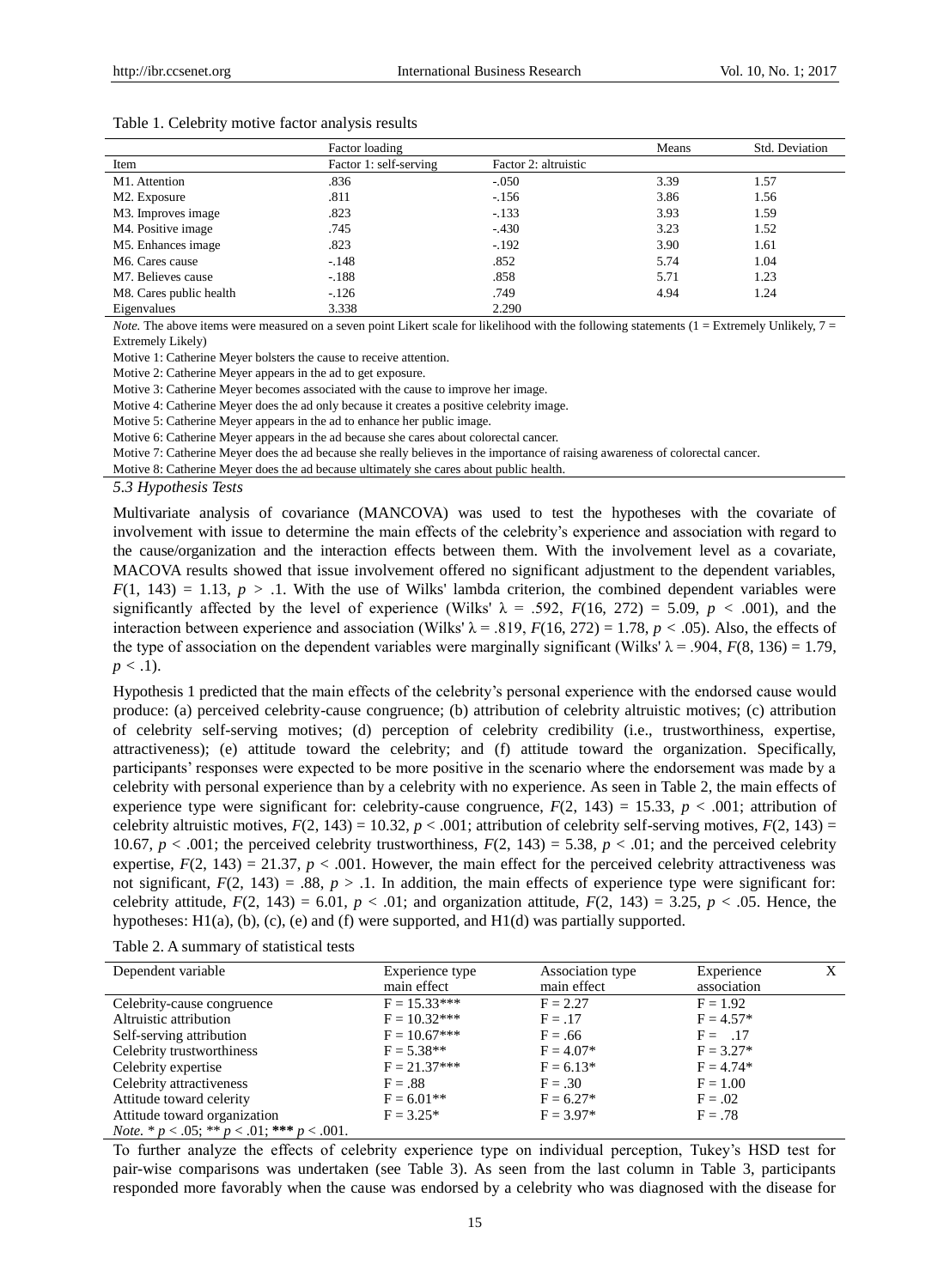herself than when it was endorsed by a celebrity who had no relevance with the disease: celebrity-cause congruence  $(M_{self} = 5.34; M_{none} = 4.31)$ , celebrity altruistic attribution  $(M_{self} = 5.93; M_{none} = 5.16)$ , celebrity self-serving attribution (*Mself* =3.53; *Mnone*=4.28), celebrity trustworthiness (*Mself* =5.56; *Mnone*=5.04), celebrity expertise ( $M_{self}$ =5.06;  $M_{none}$ =3.93), attitude toward celebrity ( $M_{self}$ =5.46;  $M_{none}$ =4.87), and attitude toward organization (*Mself* =5.86; *Mnone*=5.40). In conclusion, the congruence effects, celebrity attribution motives, celebrity credibility, and attitudes toward celebrity, ad, and organization were significantly less positive when the celebrity has no experience than when she has had first-hand experience by herself and/or by her family.

Table 3. Pair-wise comparisons of means for experience type (mean difference)

| Dependent variable         | Self vs. Family         | Family vs. None           | None vs. Self                       |
|----------------------------|-------------------------|---------------------------|-------------------------------------|
| Congruence                 | 5.34 vs. $4.99$ (.35)   | 4.99 vs. 4.31 $(.68)^*$   | 4.31 vs. $5.34$ ( $-1.03$ )*        |
| Altruistic                 | 5.93 vs. 5.30 $(.63)*$  | $5.30$ vs. $5.16$ (.14)   | 5.16 vs. 5.93 $(-.77)^*$            |
| Self-serving               | $3.53$ vs. $3.16$ (.36) | 3.16 vs. 4.28 $(-1.12)^*$ | 4.28 vs. $3.53$ (.75)*              |
| Trustworthiness            | 5.56 vs. 5.43 $(.13)$   | 5.43 vs. $5.04$ (.39)*    | 5.04 vs. 5.56 $(-.52)^*$            |
| Expertise                  | 5.06 vs. 4.37 $(.69)^*$ | 4.37 vs. 3.93 $(.44)^*$   | 3.93 vs. $5.06$ (-1.13)*            |
| Celebrity attitude         | $5.46$ vs. $5.30$ (.16) | 5.30 vs. $4.87$ (.43)*    | 4.87 vs. 5.46 $(-.59)^*$            |
| Organization attitude      | $5.86$ vs. $5.56$ (.30) | 5.56 vs. $5.40$ (.16)     | 5.40 vs. 5.86 $(-.46)$ <sup>*</sup> |
| <i>Note.</i> * $p < .05$ . |                         |                           |                                     |

Hypothesis 2 anticipated that a celebrity-founder of the nonprofit organization he/she endorses would create: (a) higher perceived celebrity-cause congruence; (b) higher attribution of celebrity higher motives; (c) lower attribution of self-serving motives; (d) higher perception of celebrity credibility (i.e., trustworthiness, expertise, attractiveness); (e) increased positive attitude toward the celebrity; and (f) increased positive attitude toward the organization, than they would if the celebrity"s relationship was that of a spokesperson. As seen in Table 2, the main effects of association type were statistically significant for the perceived celebrity trustworthiness, *F*(1, 143)  $=$  4.07,  $p < .05$ ; celebrity expertise,  $F(1, 143) = 6.13$ ,  $p < .05$ ; celebrity attitude,  $F(1,143) = 6.27$ ,  $p < .05$ ; and the organization attitude,  $F(1, 143) = 3.97$ ,  $p < .05$ . Nevertheless, no significant main effects for the other dependent variables were found: celebrity-cause congruence,  $F(1, 143) = 2.27$ ,  $p > 0.1$ ; celebrity altruistic attribution,  $F(1, p)$ 143) = .17,  $p > 0.1$ ; celebrity self-serving attribution,  $F(1, 143) = 0.66$ ,  $p > 0.1$ ; celebrity attractiveness,  $F(1, 143)$  $=$  .30,  $p > 0.1$ . Therefore, H2(e) and (f) were confirmed, and H2(d) was partially confirmed; but H2 (a), (b) and (c) were disconfirmed.

|                       | Founder    |            |            | Spokesperson |          |            |
|-----------------------|------------|------------|------------|--------------|----------|------------|
| Dependent variable    | Self       | Family     | None       | Self         | Family   | None       |
|                       | $(n = 25)$ | $(n = 25)$ | $(n = 25)$ | $(n = 25)$   | $n = 25$ | $(n = 25)$ |
| Congruence            | 5.49       | 5.29       | 4.23       | 5.20         | 4.70     | 4.39       |
|                       | (1.03)     | (.87)      | (1.02)     | (1.03)       | (.84)    | (.87)      |
| Self-serving          | 3.64       | 3.16       | 4.42       | 3.42         | 3.16     | 4.15       |
|                       | (1.65)     | (1.00)     | (1.41)     | (1.16)       | (1.00)   | (.98)      |
| Altruistic            | 6.06       | 5.53       | 4.88       | 5.80         | 5.06     | 5.44       |
|                       | (.80)      | (.88)      | (.86)      | (.83)        | (1.01)   | (.98)      |
| Attractiveness        | 4.72       | 4.62       | 4.30       | 4.40         | 2.56     | 4.46       |
|                       | (.91)      | (.68)      | (.72)      | (.96)        | (.90)    | (1.01)     |
| Trustworthiness       | 5.92       | 5.52       | 4.99       | 5.20         | 5.33     | 5.09       |
|                       | (.68)      | (.88)      | (.78)      | (.743)       | (.90)    | (.97)      |
| Expertise             | 5.47       | 4.64       | 3.80       | 4.66         | 4.09     | 4.06       |
|                       | (.76)      | (.83)      | (.89)      | (1.04)       | (.88)    | (.82)      |
| Celebrity Attitude    | 5.64       | 5.52       | 5.04       | 5.28         | 5.12     | 4.71       |
|                       | (.72)      | (.79)      | (.80)      | (1.09)       | (.85)    | (1.02)     |
| Organization Attitude | 5.64       | 5.48       | 5.04       | 5.28         | 5.12     | 4.70       |
|                       | (.93)      | (.86)      | (1.12)     | (.87)        | (.73)    | (.89)      |

Table 4. Cell means and standard deviations

Hypothesis 3 implied that interaction effects take place between celebrity experience and association types with organization. As can be seen from the MANCOVA results in Table 2, there were the interaction effects on celebrity altruistic motives,  $F(2, 143) = 4.57$ ,  $p < .05$ , celebrity trustworthiness,  $F(2, 143) = 3.27$ ,  $p < .05$ ; and celebrity expertise,  $F(2, 143) = 4.74$ ,  $p < .05$ . The results revealed that the effects of celebrity experience type on individual perception of celebrity altruistic motives, celebrity trustworthiness and expertise depended primarily on association type. That is, when the celebrity and the celebrity"s family were affected, the celebrity traits perceived by individuals are greater when the celebrity is a founder than when the celebrity is a spokesperson; on the other hand, in the absence of the experience-condition, the level of individual responses is higher when the celebrity is a spokesperson than when the celebrity is a founder. However, none of these interaction effects for: celebrity-cause congruence,  $F(2, 143) = 1.92$ ,  $p > 0.1$ ; attributions of self-serving motives,  $F(2, 143) = 0.15$ ,  $p > 0.1$ ;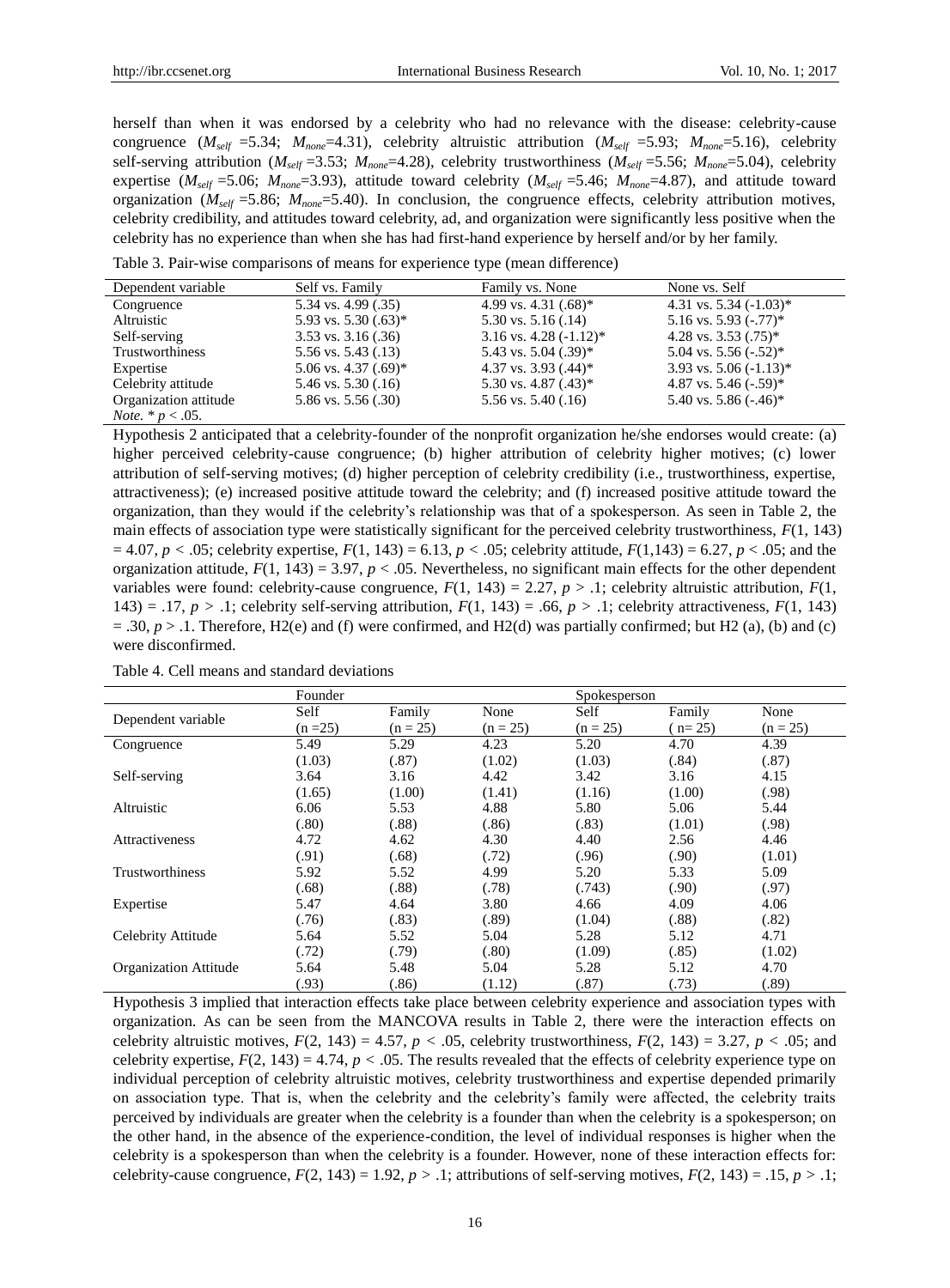individual perceptions of attractiveness,  $F(2, 143) = 1.00$ ,  $p > 0.1$ ; celebrity attitude,  $F(2, 143) = 0.02$ ,  $p > 0.1$ ; and organization attitude,  $F(2, 143) = .78$ ,  $p > .1$ . Hence, H3(b) was confirmed, and H3(d) was partially confirmed; but H3(a), (c), (e), and (f) were disconfirmed. Finally, means and standard deviations for all dependent variables are shown (see Table 4).

#### **6. Discussion, Limitations and Future Research**

#### *6.1 Discussion*

All celebrities cannot be connected to all charitable organizations, and some celebrities are better suited for specific organizations than others. The present study provides useful insights into the potential benefits and liabilities of using a celebrity to promote a socially worthy cause in the nonprofit sector. Building on these insights, this study, as an initial attempt, tells us that celebrity endorsers yield more favorable attitudinal outcomes when they are personally linked to a cause and an organization. The results demonstrate that a celebrity"s personal experience with the cause positively influences overall individual responses, including: the perceived congruence between celebrity and cause; attributions of celebrity altruistic/self-serving motives; the perceived celebrity trustworthiness and expertise; positive attitudes toward celebrity and organization.

Notably, this study focused on the role of celebrity-experience in the setting of nonprofit promotion, and is based on the conceptual distinction of celebrity experience from celebrity expertise that is suggested by some scholars (Braunsberger & Munch, 1998; Jacoby et al., 1986). Such a distinction has been often neglected in prior research of celebrity endorsement effectiveness. Therefore, the present study theoretically points to the need to distinguish celebrity experience from expertise in order to accurately understand celebrity credibility and endorsement effectiveness. It is difficult to find a celebrity who possesses expertise in a certain product, and personal experience might serve as a more realistic but useful factor when selecting an effective endorser for diverse products. This notion holds true for nonprofits, as well.

The findings of this study suggest that, more specifically, the highest level of celebrity experience leads to more favorable responses to the celebrity endorsement. When a celebrity is diagnosed with the cause"s base-disease, individual responses to the celebrity"s endorsement are generally the most positive. Interestingly, the research also addresses that people have more attributions of self-serving motives to a celebrity who has the disease, compared to a celebrity whose family member has the disease. This phenomenon may be explained by the attribution theory, which assumes that people are more likely to infer that a celebrity who is diagnosed with a disease and makes fundraising efforts, appears in order to enhance his/her reputation or collect financial compensation. Thus, this research provides nonprofit practitioners with a basic understanding of how to utilize a celebrity endorser for nonprofit cause in order to maximize the effectiveness of fundraising efforts. When a celebrity who has first-hand experience is assigned as founder and/or spokesperson, endorsement appeals should be less self-serving to consumers.

Other findings of this study are also clear. The results suggest that a celebrity endorser who builds his or her own organization is more likely to be perceived as committed, and thus generates more positive responses to both him/herself and the organization as a whole, such as celebrity trustworthiness and expertise, and attitudes toward celebrity and organization. Nevertheless, a celebrity labeled founder rather than spokesperson was found to be a significant predictor to influence individual perceptions of celebrity-cause congruence and attributions of celebrity motives. This finding indicates that whether a celebrity is founder or spokesperson only influences the responses that are directly related to the subject matter of the celebrity and organization.

Moreover, the results show that a celebrity who has no experience with the cause, is less likely to be attributed altruistic motives if s/he is a founder rather than a spokesperson. This result also suggests that if celebrities are named as founders of charities, but do not have any first-hand experience with the causes, people will have the weakest perception of the celebrities' trustworthiness and expertise. This phenomenon is explained by the fact that celebrities as founders must be expected to be already familiar with the causes that they support; thus, the celebrity founders who do not have any experience with the relevant causes may run counter to individuals" expectations of founders, which, in turn, leads to individuals" weaker perception of celebrity trustworthiness and expertise in these founders.

## *6.2 Limitations and Future Research*

Several limitations of this study need to be acknowledged. First, the present study employed a convenience student sample. Considering the fact that most cases for colorectal cancer occur after the age of 50, participants who were college students were not ideal targets for sympathy concerning this particular disease. Future research needs to be conducted with a more representative sample for greater generalizability of these results.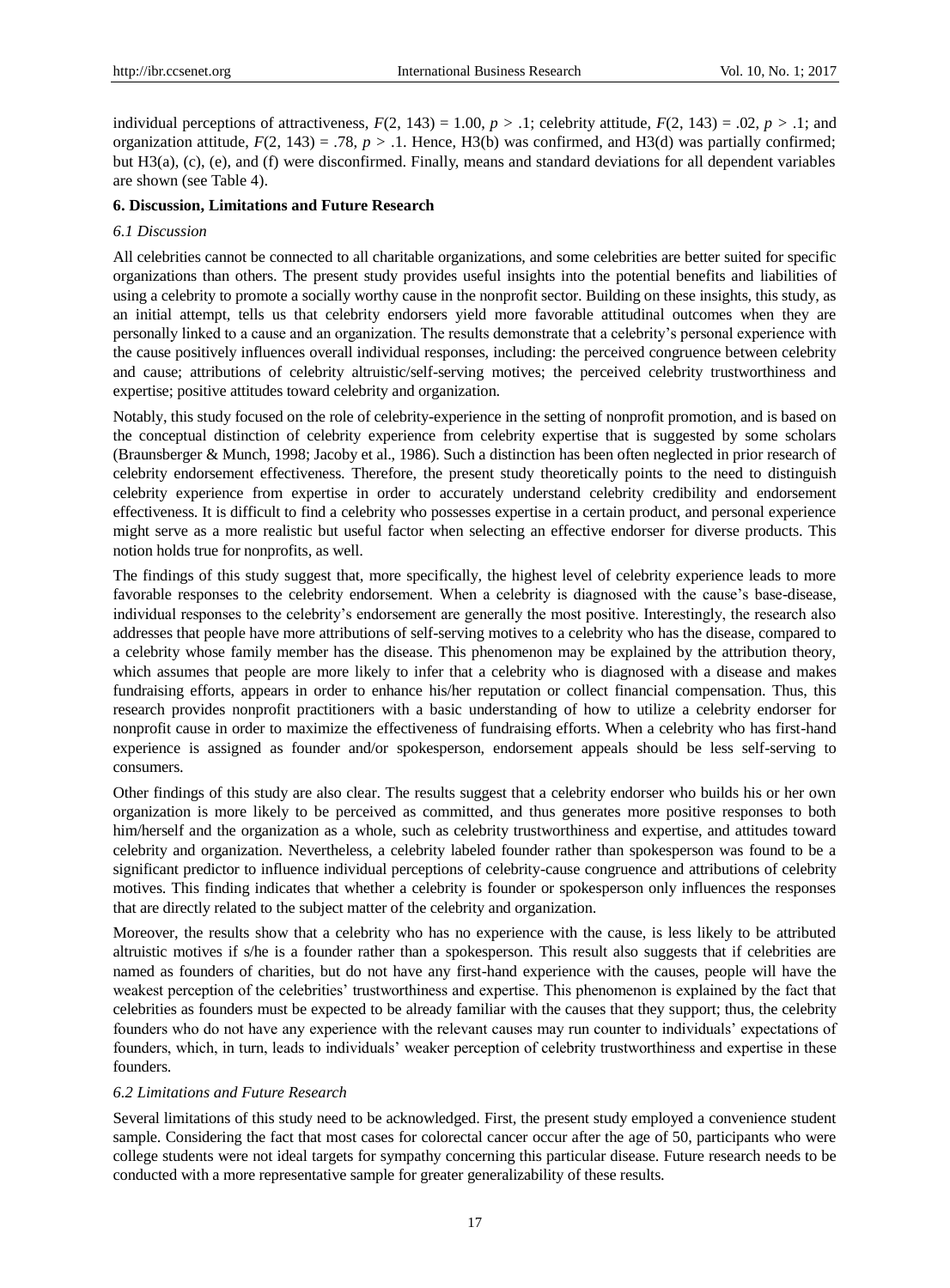Another major limitation of this study is that, while real health information was used, the use of a fictitious celebrity and nonprofit organization, which was intended to prevent the confounding effects of using a real celebrity and nonprofit organization, weakened the external validity of the survey. Furthermore, unlike one of the previous studies (e.g., Brown & Basil, 1995; Brown, Basil, & Bocarnea, 2003), which examined the effects of a celebrity's HIV disclosure, the present study did not assess the role of the celebrity in eliciting consumer identification with the celebrity. Thus, an alternative experimental design using a real celebrity and an organization while statistically controlling for participants" prior knowledge about them would enhance external validity and be suggested for future research.

In addition, consumer judgments of celebrities' altruistic and self-serving motives are multidimensional, but this investigation is confined to items related to health-specific situations. Although health and disease issues were chosen for the feasibility of celebrity personal experience with those causes, attributions of celebrity motives for endorsing other types of causes (e.g., environmental causes) may be viewed differently by people. Therefore, in order to strengthen the generalizability of the findings, future studies should measure celebrity motive assessments and other effects of celebrity endorsement with other, non-health related causes.

Another fruitful direction for future research may be along the lines of further examining the mediation relationship among all dependent variables for acquiring the full picture of the process through a path analysis similar to previous studies in other areas (e.g., Goldsmith, Lafferty, & Newell, 2000; Rifon, Choi, Trimble, & Li, 2004). In nonprofit contexts, no research on the effects of celebrity-cause congruence on consumer attitudinal and behavioral responses has been performed. Thus, it is necessary to investigate how celebrities" personal experience, as well as celebrity-cause congruence, influences all of the variables that are correlated in a casual sequence.

Furthermore, the present study did not investigate the effects of issue involvement and message appeals on overall consumer responses such as recall, attitude, and perceived risk on diseases. Previous studies conducted by Flora and Maibach"s (1990) showed that consumers with low involvement remembered emotional messages better than they remembered rational messages, while highly involved consumers exhibited no appeal-related memory differences. Additionally, regardless of consumers" level of issue involvement, emotional messages more effectively stimulated in consumers a desire to learn more about a disease (Flora & Maibach, 1990). In that sense, future studies should examine the effects of sources (i.e., celebrities) along with consumer issue involvement and message appeals on consumer attitudinal and behavioral responses.

Finally, multiple celebrity endorsements for a cause should be further investigated; indeed, in the celebrity endorsement context, research has used attribution theory to suggest that multiple celebrities who endorse a product may help individuals view the product as the celebrities do, eliciting a consensus and positively influencing consumer perception of the involved celebrities and the product (Mowen & Brown, 1981; Hsu  $\&$ McDonald, 2002). Indeed, this technique has been widely used for successful programs and campaigns such as the "Pink Ribbon" for breast cancer, and "Live Earth" for global warming. Moreover, note that the Entertainment Industry Foundation (EIF) launched a charitable program, *Stand Up to Cancer*, which raised awareness and funds for cancer research using numerous A-list stars through online and network television efforts. In these social and health campaigns, emotional messages and appeals by celebrities are frequently employed for fundraising. Hence, it would be an interesting topic for future researchers to investigate the effectiveness of multiple celebrity endorsements with emotional messages and appeals in the nonprofit context.

#### **References**

- Andreasen, A. R., & Kotler, P. (2003). *Strategic Marketing for Nonprofit Organizations.* Upper Saddle River, N. J.
- Andreasen, A. R., Goodstein, R. C., & Wison, J. W. (2005). Transferring "marketing knowledge" to the nonprofit sector. *California Management Review, 47,* 46-67[. https://doi.org/10.2307/41166316](https://doi.org/10.2307/41166316)
- Atkin, C., & Block, M. (1983). Effectiveness of celebrity endorsers. *Journal of Advertising Research, 23,* 57-61.
- Brown, W. J., & Basil, M. D. (1995). Media celebrities and public health: Responses to "Magic" Johnson"s HIV disclosure and its impact on AIDS risk and high-risk behaviors. *Health Communication, 7,* 345-370. [https://doi.org/10.1207/s15327027hc0704\\_4](https://doi.org/10.1207/s15327027hc0704_4)
- Brown, W. J., Basil, M. D., & Bocarnea, M. C. (2003). The influence of famous athletes on health beliefs and practices: Mark McGwire, child abuse prevention, and androstenedione, *Journal of Health Communication, 8,* 41-57.<https://doi.org/10.1080/10810730305733>
- Brunel, F. F., & Nelson, M. R. (2000). Explaining gendered responses to "help-self" and "help-others" charity ad appeals: The mediating role of world-views. *Journal of Advertising, 29,* 15-28.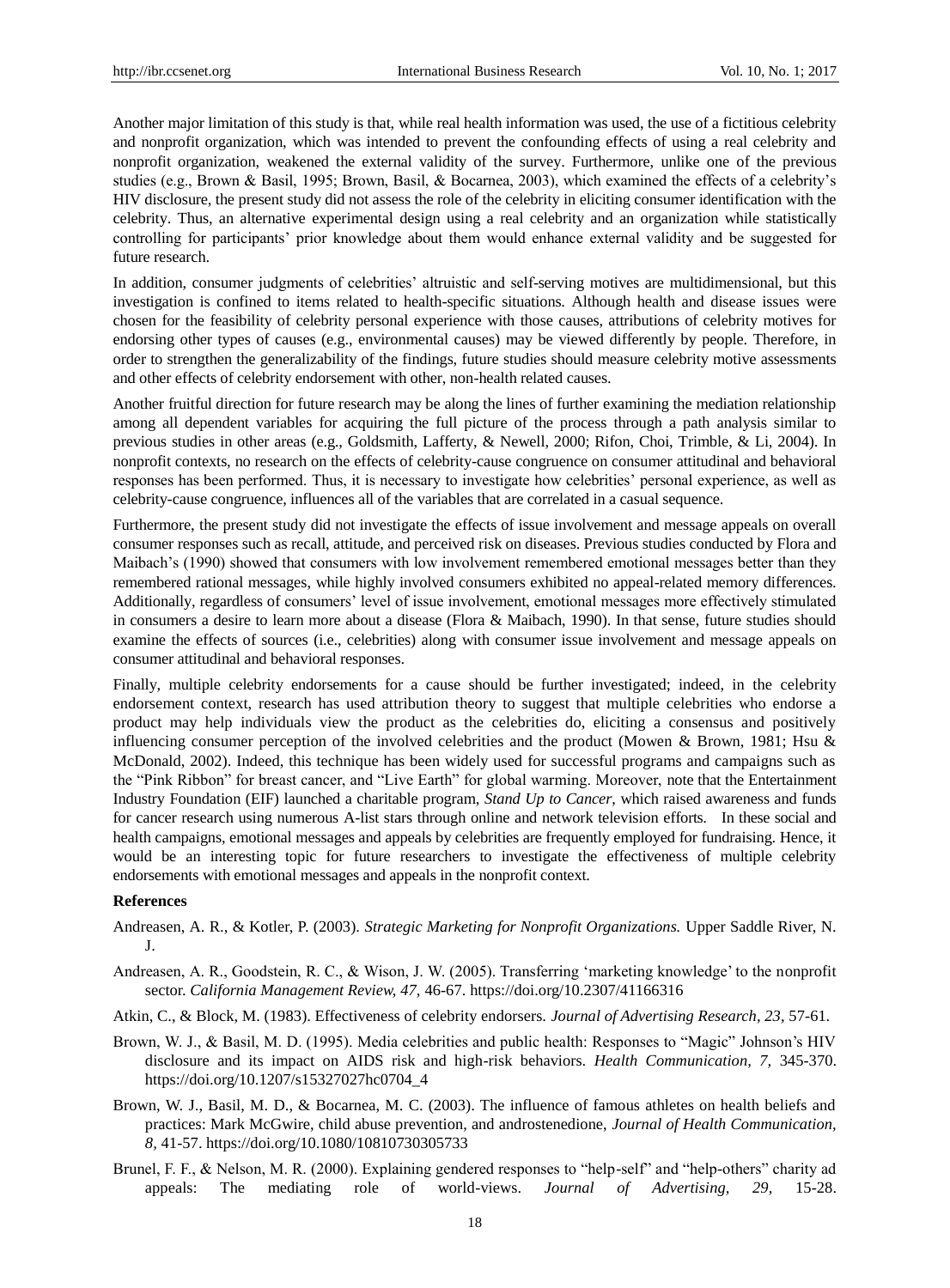<https://doi.org/10.1080/00913367.2000.10673614>

- Brunsberger, K., & Munch, J. M. (1998). Source expertise versus experience effects in hospital advertising. *Journal of Services Marketing, 12,* 23-38[. https://doi.org/10.1108/08876049810202348](https://doi.org/10.1108/08876049810202348)
- Durham, D. (1997). How to get the big bang out of your next spokesperson campaign. *Public Relations Quarterly, 42,* 38-41.
- Dwyer, F. R., Schurr, P. H., & Oh, S. (1987). Developing buyer-seller relationships. *Journal of Marketing, 51,* 11-27.<https://doi.org/10.2307/1251126>
- Erdogan, B. Z., Baker, M. J., & Tagg, S. (2001). Selecting celebrity endorsers: The practitioner's perspective. *Journal of Advertising Research, 41,* 39-48[. https://doi.org/10.2501/JAR-41-3-39-48](https://doi.org/10.2501/JAR-41-3-39-48)
- Flora, J. A., & Maibach, E. W. (1990). Cognitive responses of AIDS information: The effects of issue involvement and message appeal*. Communication Research, 17,* 759-774. <https://doi.org/10.1177/009365029001700603>
- Friedman, H. H., & Friedman, L. (1979). Endorser effectiveness by product type. *Journal of Advertising Research, 19,* 63-71.
- Goldsmith, R. E., Lafferty, B. A., & Newell, S. J. (2000). The impact of corporate credibility and celebrity credibility on consumer reaction to advertisements and brands. *Journal of Advertising, 29,* 43-54. <https://doi.org/10.1080/00913367.2000.10673616>
- Heider, F. (1958). *The Psychology of Interpersonal Relations.* New York: Wiley. <https://doi.org/10.1037/10628-000>
- Homer, P. M., & Kahle, L. R. (1986). A social adaptation explanation of the effect of surrealism on advertising. *Journal of Advertising, 15,* 50-54.<https://doi.org/10.1080/00913367.1986.10673005>
- Hovland, C. I, Janis, I. L., & Kelley, H. H. (1953). *Communication and Persuasion.* New Haven, CT: Yale University Press.
- Hsu, C., & McDonald, D. (2002). An examination on multiple celebrity endorsers in Advertising. *Journal of Product & Brand Management, 11,* 19-29.<https://doi.org/10.1108/10610420210419522>
- Jacoby, J., Tourtman, T., Kuss, A., & Mazursky, D. (1986). Experience and expertise in complex decision making. *Advances in Consumer Research, 13,* 469-472.
- Kahle, L. R., & Homer, P. M. (1985). Physical attractiveness of the celebrity endorser: A social adaptation perspective. *Journal of Consumer Research, 11,* 954-961[. https://doi.org/10.1086/209029](https://doi.org/10.1086/209029)
- Kamins, M. A. (1990). An investigation into the "match-up" hypothesis in celebrity advertising: When beauty may be only skin deep. *Journal of Advertising, 19,* 4-13.<https://doi.org/10.1080/00913367.1990.10673175>
- Kamins, M. A., & Gupta, K. (1994). Congruence between spokesperson and product type: A matchup hypothesis perspective. *Psychology & Marketing, 11,* 569-586[. https://doi.org/10.1002/mar.4220110605](https://doi.org/10.1002/mar.4220110605)
- Kelly, H. H. (1973). The process of casual attribution. *American Psychologist, 28,* 107-128. <https://doi.org/10.1037/h0034225>
- L"Etang, J. (1994). Public relations and corporate social responsibility: Some issues arising. *Journal of Business Ethics, 13,* 111-123[. https://doi.org/10.1007/BF00881580](https://doi.org/10.1007/BF00881580)
- Lynch, J., & Schuler, D. (1994). The matchup effect of spokesperson and product congruency: A schema theory interpretation. *Psychology & Marketing, 11,* 417-445.<https://doi.org/10.1002/mar.4220110502>
- MacKenzie, S. B., & Lutz, R. J. (1989). An empirical examination of the structural antecedents of attitude toward the ad in an advertising pretesting context. *Journal of Marketing, 53,* 48-65. <https://doi.org/10.2307/1251413>
- Maddux, J. E., & Rogers, R. W. (1980). Effects of source expertness, physical attractiveness and supporting arguments on persuasion: A case of brains over beauty. *Journal of Personality and Social Psychology, 39,* 235-244.<https://doi.org/10.1037/0022-3514.39.2.235>
- McCracken, G. (1989). Who is the celebrity endorser? Cultural foundation of the endorsement process. *Journal of Consumer Research, 16,* 310-321.<https://doi.org/10.1086/209217>
- McGuire, W. J. (1968). The nature of attitudes and attitude change*. Handbook of Social Psychology.* Gardner Lindzey and Elliot Aronson, eds. Reading, MA: Addison Wesley.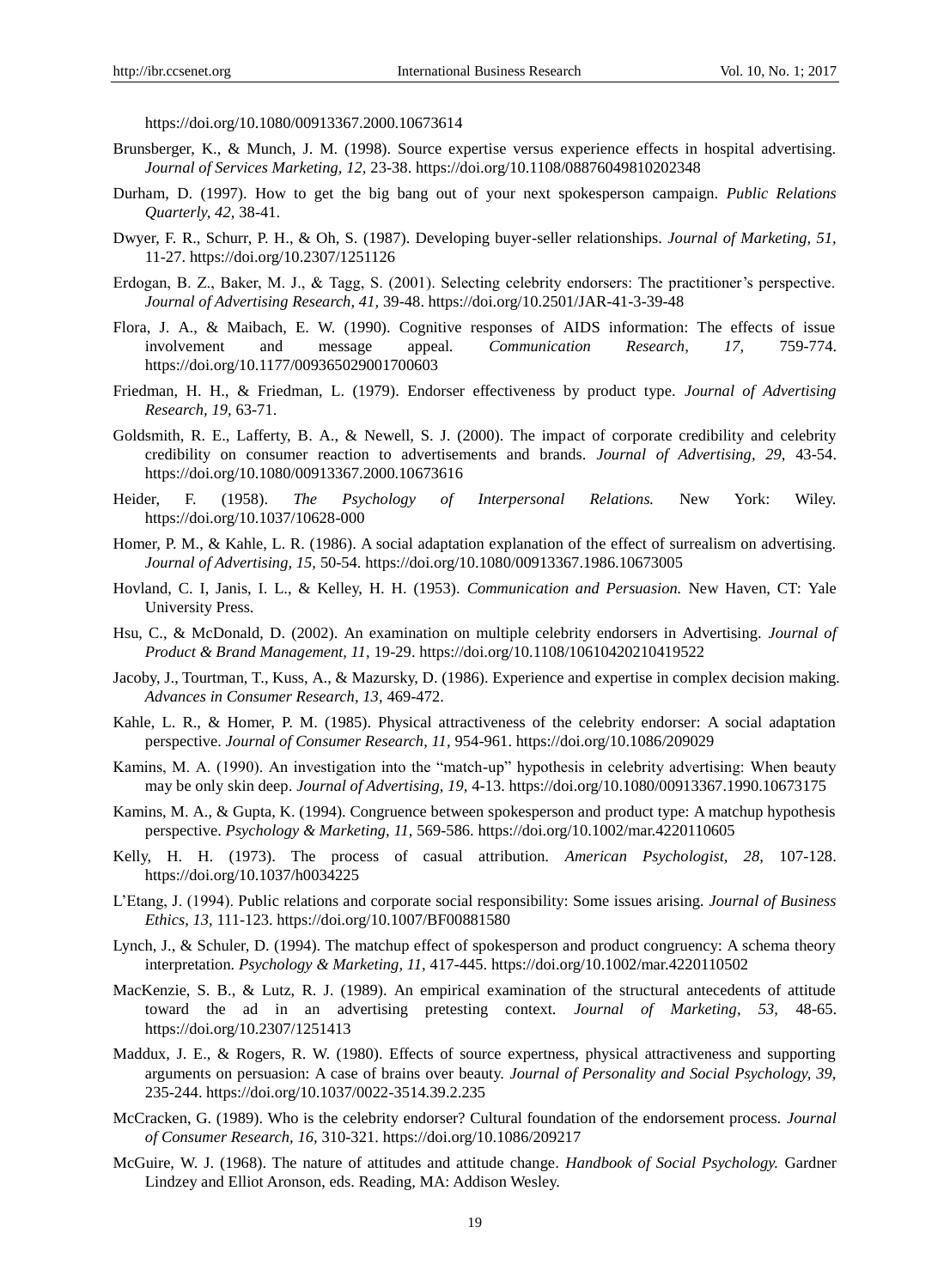- Misra, S., & Beatty, S. E. (1990). Celebrity spokesperson and brand congruence: An assessment of recall and affect. *Journal of Business Research, 21,* 159-173. [https://doi.org/10.1016/0148-2963\(90\)90050-N](https://doi.org/10.1016/0148-2963%2890%2990050-N)
- Moore, D. J., Mowen, J. C., & Reardon, R. (1994). Multiple sources in advertising appeals: When product endorsers are paid by the advertising sponsor. *Journal of the Academy of Marketing Science, 22,* 234-243. <https://doi.org/10.1177/0092070394223004>
- Moorman, C. R., Zaltman, G., & Deshpande, R. (1992). Relationship between providers and users of market research: The dynamics of trust within and between organizations. *Journal of Marketing Research, 26,* 314-329.<https://doi.org/10.2307/3172742>
- Mowen, J. C., & Brown, S. W. (1981). One explaining and predicting the effectiveness of celebrity endorsers. *Advances in Consumer Research, 8,* 437-441.
- Ohanian, R. (1990). Construction and validation of a scale to measure celebrity endorsers" perceived expertise, trustworthiness, and attractiveness. *Journal of Advertising, 19,* 39-52. <https://doi.org/10.1080/00913367.1990.10673191>
- Ohanian, R. (1991). The impact of a celebrity spokesperson"s perceived image on consumers intention to purchase. *Journal of Advertising Research, 31,* 46-54.
- Osgood, C. E., & Tannenbaum, P. H. (1955). *The Principle of Congruity. Psychological Review. 62,* 42-55. <https://doi.org/10.1037/h0048153>
- Petty, R. E., & Cacioppo, J. T., & Schumann, D. (1983). Central and peripheral routes to advertising effectiveness: The moderating role of involvement. *Journal of Consumer Research, 10,* 135-146. <https://doi.org/10.1086/208954>
- Rifon, N. J., Choi, S. M., Trimble, C. S., & Li, H. (2004). Congruence effects in sponsorship. *Journal of Advertising, 33,* 29-42.<https://doi.org/10.1080/00913367.2004.10639151>
- Sargeant, A., & Lee, S. (2004). Trust and relationship commitment in the United Kingdom voluntary sector: Determinants of donor behavior. *Psychology & Marketing, 21,* 613-635.<https://doi.org/10.1002/mar.20021>
- Scanzoni, J. (1979). Social exchange and behavioral interdependence. *Social Exchange in Developing Relationships,* R. L. Burgess and T. L. Huston, eds. New York: Academic Press, Inc.
- Shabbir, H., Palihawadana, D., & Thwaites, D. (2007). Determining the antecedents and consequences of donor perceived relationship quality – A dimensional qualitative research approach. *Psychology & Marketing, 24,* 271-293.<https://doi.org/10.1002/mar.20161>
- Shimp, T. A. (2007). *Advertising, Promotion, and Other Aspects of Integrated Marketing Communication.* Thomson Higher Education, Manson, OH.
- Sparkman, R. M. J. (1982). The discounting principle in the perception of advertising. *Advances in Consumer Research, 9,* 277-280.
- Speck, P. S., Schumann, D. W., & Thompson, C. (1988). Celebrity endorsements-scripts, schema and roles: Theoretical framework and preliminary tests. *Advances in Consumer Research, 15,* 69-76.
- Till, B. D., & Busler, M. (2000). The match-up hypothesis: Physical attractiveness. *Journal of Advertising, 29,* 1-13.<https://doi.org/10.1080/00913367.2000.10673613>
- Till, B. D., & Shimp, T. A. (1998). Endorsers in advertising: The case of negative celebrity information. *Journal of Advertising, 27,* 67-82[. https://doi.org/10.1080/00913367.1998.10673543](https://doi.org/10.1080/00913367.1998.10673543)
- Till, B. D., Stanley, S. M., & Priluck, R. (2008). Classical conditioning and celebrity endorsers: An examination of belongingness and resistance to extinction. *Psychology & Marketing, 25*(2), 179-196. <https://doi.org/10.1002/mar.20205>
- Toncar, M., Reid, J. S., & Anderson, C. E. (2007). Effective spokespersons in a public service announcement. *Journal of Communication Management, 11,* 258-275.<https://doi.org/10.1108/13632540710780247>
- Vadarajan, P., & Menon, L. A. (1988). Cause related marketing: A coalignment of marketing strategy and corporate philanthropy*. Journal of Marketing, 52,* 58-74.<https://doi.org/10.2307/1251450>
- Webb, D. J., & Mohr, L. A. (1998). A typology of consumer responses to cause-related marketing: From skeptics to socially concerned. *Journal of Public Policy & Marketing, 17,* 226-238.
- Wetzels, M., Ruyter, K. D., & Birgelen, M. V. (1998). Marketing service relationships: The role of commitment.